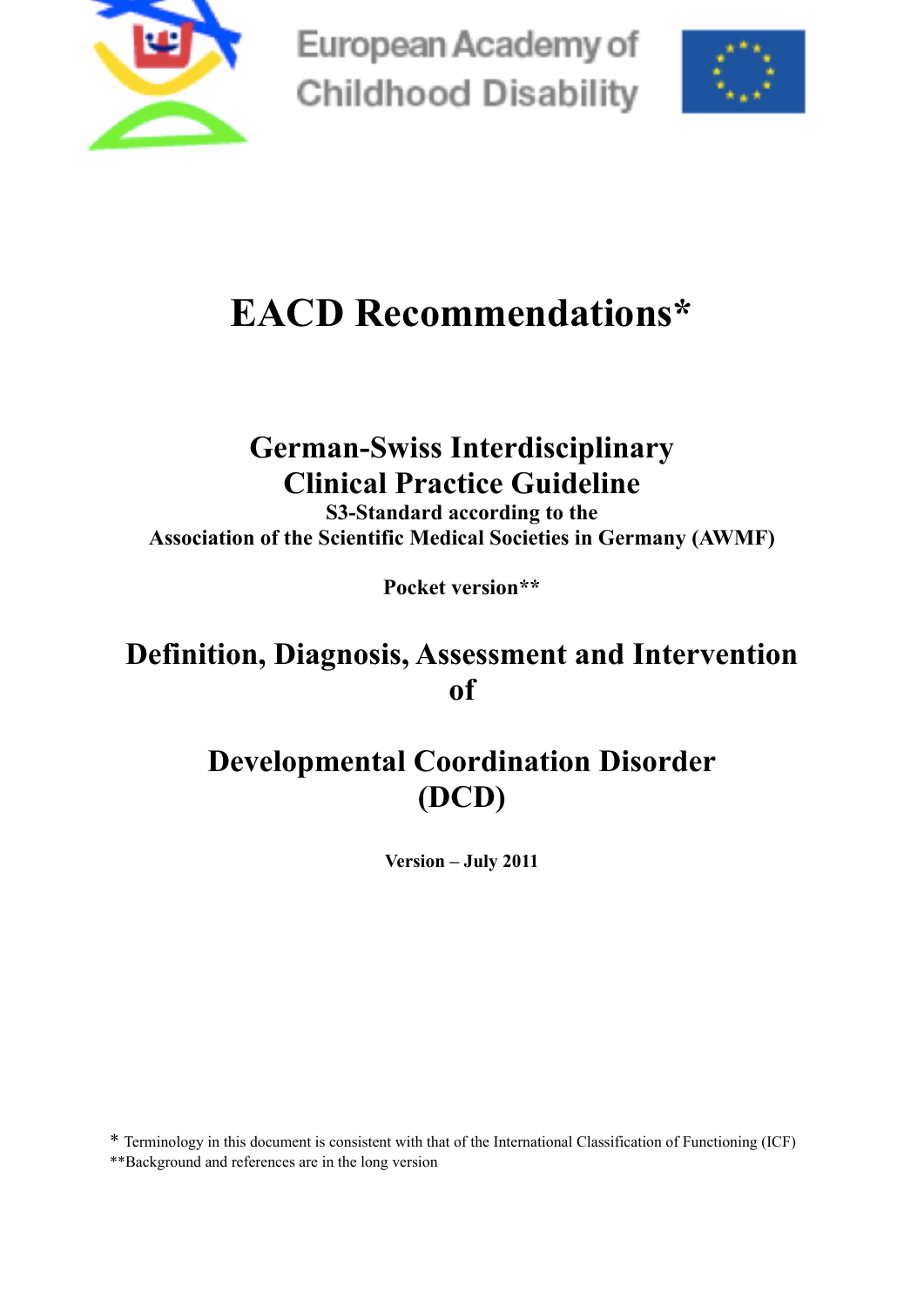## **EACD recommendations**

#### **International representatives:**

Rainer Blank (Chair of the Scientific Committee of the EACD, Task Force "Recommendations") Hans Forssberg (Chair of the EACD)

#### **The recommendations were approved by an European panel of experts at the EACD meeting in Brusselles 26th , 2010 and through further DELPHI rounds.**

J.M. Albaret (F), A. Barnett (GB), R. Geuze (NL), D. Green (Israel/GB), M. Hadders-Algra (NL), S. Henderson (GB), M.L. Kaiser (CH), A. Kirby (GB), R. P. Lingam (GB), H. Polatajko (CAN), M. Schoemaker (NL), B. Smits-Engelsman (NL), H. van Waelvelde (BE), P. Wilson (AUS) S. Zoia (I) (alphabetical order).

### **Teams, advisory board, coordination**

#### **General coordination**

Prof. Dr. med. Rainer Blank Professor of the Univ. of Heidelberg Child Centre Maulbronn D 75433 Maulbronn E-Mail: blank@kize.de

#### **Coordination of the specific sections of the Clinical Practice Guideline:**

"Underlying mechanisms": P. Wilson (AUS), "Consequences", "Comorbidity", "Definition and assessment": R. Blank (D) "Treatment": B. Smits-Engelsman (NL)

#### **Writing group:**

H. Becker (D), R. Blank (D), O. Jenni (CH), M. Linder-Lucht (D), H. Polatajko (CAN), F. Steiner (CH), R. Geuze (NL), B. Smits-Engelsman (NL), P. Wilson (AUS)

The full guideline process was **consistently advised by international experts** in the field: Bouwien Smits-Engelsman (Physiotherapist, Netherlands) Helene Polatajko (Occupational Therapist, Canada) Peter Wilson (Neuropsychologist, Australia) Reint Geuze (Clinical Physicist/Neuropsychologist, Netherlands)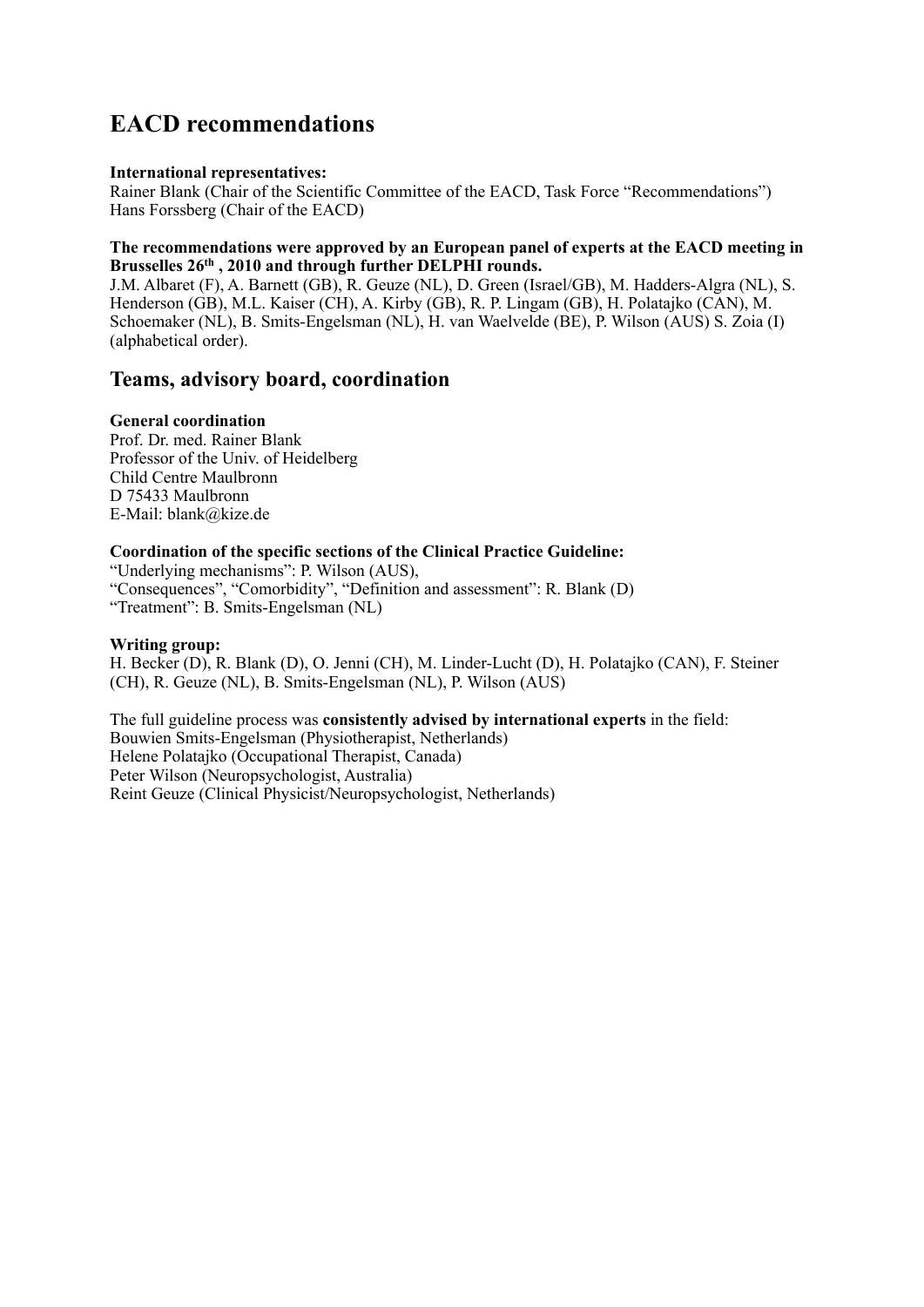## **POCKET VERSION**

## **Recommendations (R) and Statements (S) (according to algorithms)**

### **Definition, assessment, treatment indication (algorithm)**



R Key recommendations with numbers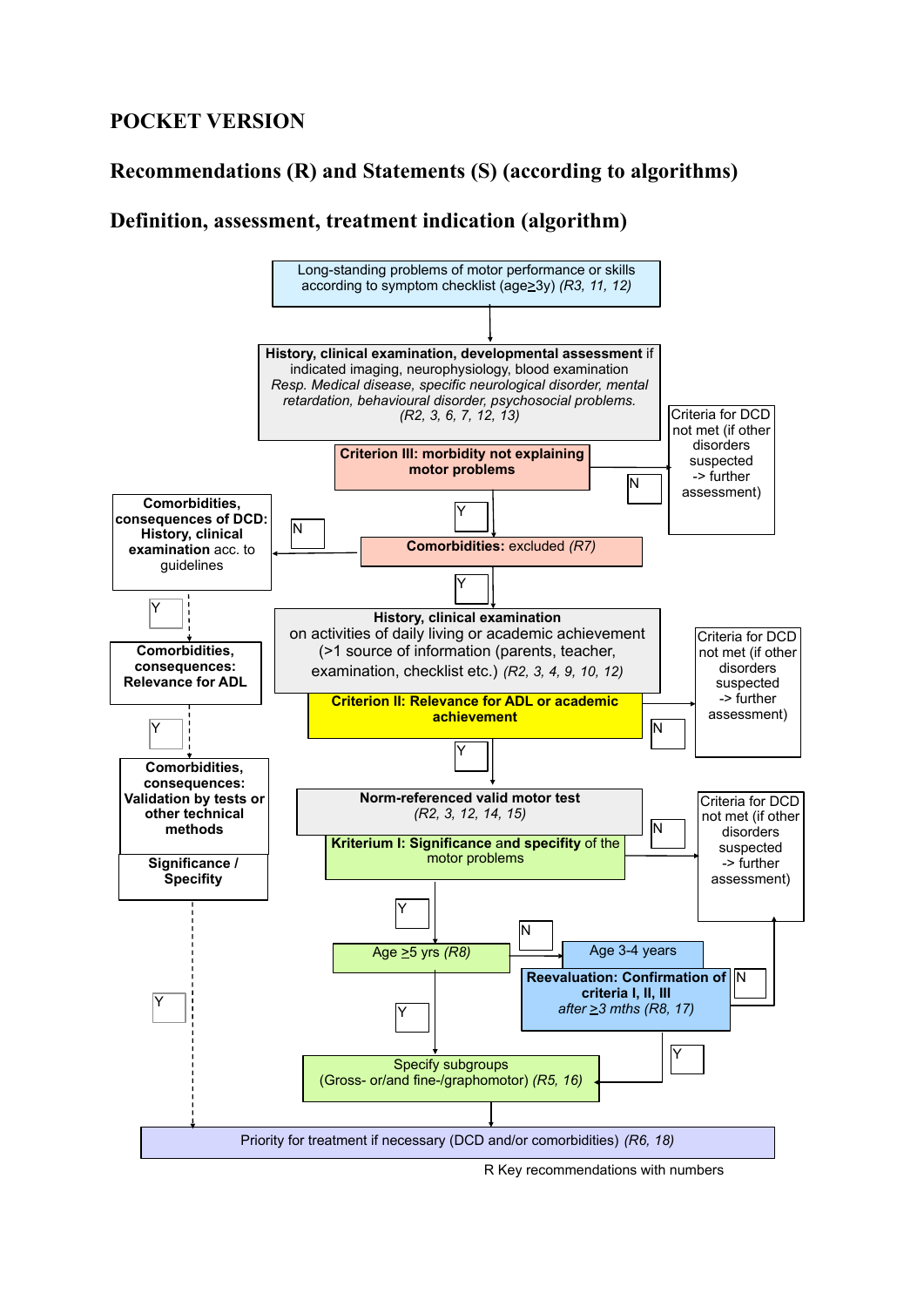## **Definition, diagnostic criteria, assessment, treatment indication**

| $\overline{R}1$ | The term Developmental Coordination Disorder (DCD) should be used to refer to<br>children with developmental motor problems in countries which adhere to the<br>DSM IV-TR classification. In countries where ICD 10 has legal status, the term<br>Specific Developmental Disorder of Motor Functions (SDDMF) (F82, ICD 10)<br>should be used.                                                                                                                                                                                                                                                                                                                                                                                                                                                                                                                                                                                                                                                                                                                                                                                                                                                                                                                                                                                                                                                                                                                                                                       | $GCP++$                 |
|-----------------|---------------------------------------------------------------------------------------------------------------------------------------------------------------------------------------------------------------------------------------------------------------------------------------------------------------------------------------------------------------------------------------------------------------------------------------------------------------------------------------------------------------------------------------------------------------------------------------------------------------------------------------------------------------------------------------------------------------------------------------------------------------------------------------------------------------------------------------------------------------------------------------------------------------------------------------------------------------------------------------------------------------------------------------------------------------------------------------------------------------------------------------------------------------------------------------------------------------------------------------------------------------------------------------------------------------------------------------------------------------------------------------------------------------------------------------------------------------------------------------------------------------------|-------------------------|
| $\mathbb{R} 5$  | Children with DCD (SDDMF) having performance deficits in specific areas of<br>motor performance (e.g., gross motor dysfunctions or fine motor dysfunctions<br>(manipulative skills) should be classified according to the ICD subgroups (gross<br>motor dysfunctions F82.0 or fine motor dysfunctions F82.1).                                                                                                                                                                                                                                                                                                                                                                                                                                                                                                                                                                                                                                                                                                                                                                                                                                                                                                                                                                                                                                                                                                                                                                                                       | $GCP++$                 |
| R <sub>3</sub>  | The diagnosis DCD (SDDMF) should be made within a diagnostic setting by a<br>professional who is qualified to examine the specific criteria.                                                                                                                                                                                                                                                                                                                                                                                                                                                                                                                                                                                                                                                                                                                                                                                                                                                                                                                                                                                                                                                                                                                                                                                                                                                                                                                                                                        | $GCP++$                 |
| R <sub>6</sub>  | A dual diagnosis of DCD (SDDMF) and other developmental or behavioural<br>disorders (e.g., ASD, learning disorders, ADHD) should be given if appropriate.                                                                                                                                                                                                                                                                                                                                                                                                                                                                                                                                                                                                                                                                                                                                                                                                                                                                                                                                                                                                                                                                                                                                                                                                                                                                                                                                                           | $GCP++$                 |
| $R_8$           | The onset of DCD (SDDMF) is usually apparent in the early years, but would not<br>typically be diagnosed before 5 years of age.<br>If a child between 3 and 5 years of age shows a marked motor impairment, even<br>though there have been adequate opportunities for learning and other causes of<br>motor delay have been excluded (e.g., deprivation, genetic syndromes,<br>neurodegenerative diseases), the diagnosis of DCD (SDDMF) may be made based<br>on the findings from at least two assessments carried out at sufficiently long<br>intervals (at least 3 months).                                                                                                                                                                                                                                                                                                                                                                                                                                                                                                                                                                                                                                                                                                                                                                                                                                                                                                                                      | $GCP++$                 |
| R 11            | The use of questionnaires (e.g., DCDQ, M-ABC-Checklist) is not recommended<br>for population-based screening for DCD.                                                                                                                                                                                                                                                                                                                                                                                                                                                                                                                                                                                                                                                                                                                                                                                                                                                                                                                                                                                                                                                                                                                                                                                                                                                                                                                                                                                               | LOE 0<br>Level<br>Aneg. |
| R <sub>2</sub>  | Criteria for the diagnosis of DCD (SDDMF)<br>I: Motor performance that is substantially below expected levels given the child's<br>chronological age and appropriate opportunities for skill acquisition.<br>II: The disturbance in Criterion I significantly interferes with activities of daily<br>living or academic achievement<br>III: An impairment of motor coordination that is not solely explainable by mental<br>retardation. The disturbance cannot be explained by any specific congenital or<br>acquired neurological disorder or any severe psychosocial problem                                                                                                                                                                                                                                                                                                                                                                                                                                                                                                                                                                                                                                                                                                                                                                                                                                                                                                                                     | $GCP++$                 |
| R 12            | Careful history taking is essential to support the application of Criterion I, II, III.<br>History should include following aspects:<br>1) Parental report $(GCP++)$ :<br>Family history including DCD (SDDMF), comorbidities, environmental factors<br>(e.g., psychosocial factors), neurological disorders, medical diseases, mental<br>disorders, social condition of the family<br>Personal history including exploration of resources and possible aetiology<br>(pregnancy, birth, milestones, achievements, social contacts, kindergarten,<br>school (grades, levels), previous and present disorders esp. neurological<br>disorders, sensory problems (previous assessments), accidents<br>History of the disorder (child) including DCD (SDDMF) and comorbidities<br>and exploration of resources, ADL and participation, individual/personal<br>factors, burden of disease, consequences of the DCD (SDDMF)<br>Exploration of problems: present level / deficits of motor functions, ADL and<br>participation<br>2) Teacher report $(GCP++)$<br>Motor functions, activities/participation, environmental factors/support<br>systems, individual/personal factors (ICF)<br>School-based behaviour that bears on comorbidity for attentional disorders,<br>autistic spectrum, learning disorders<br>academic achievement<br>$\beta$ ) Views of the child should be taken into account (GCP++); child adapted<br>question-naires (see above) may be useful, but cannot be generally recommended<br>$(GCP++).$ | $GCP++$                 |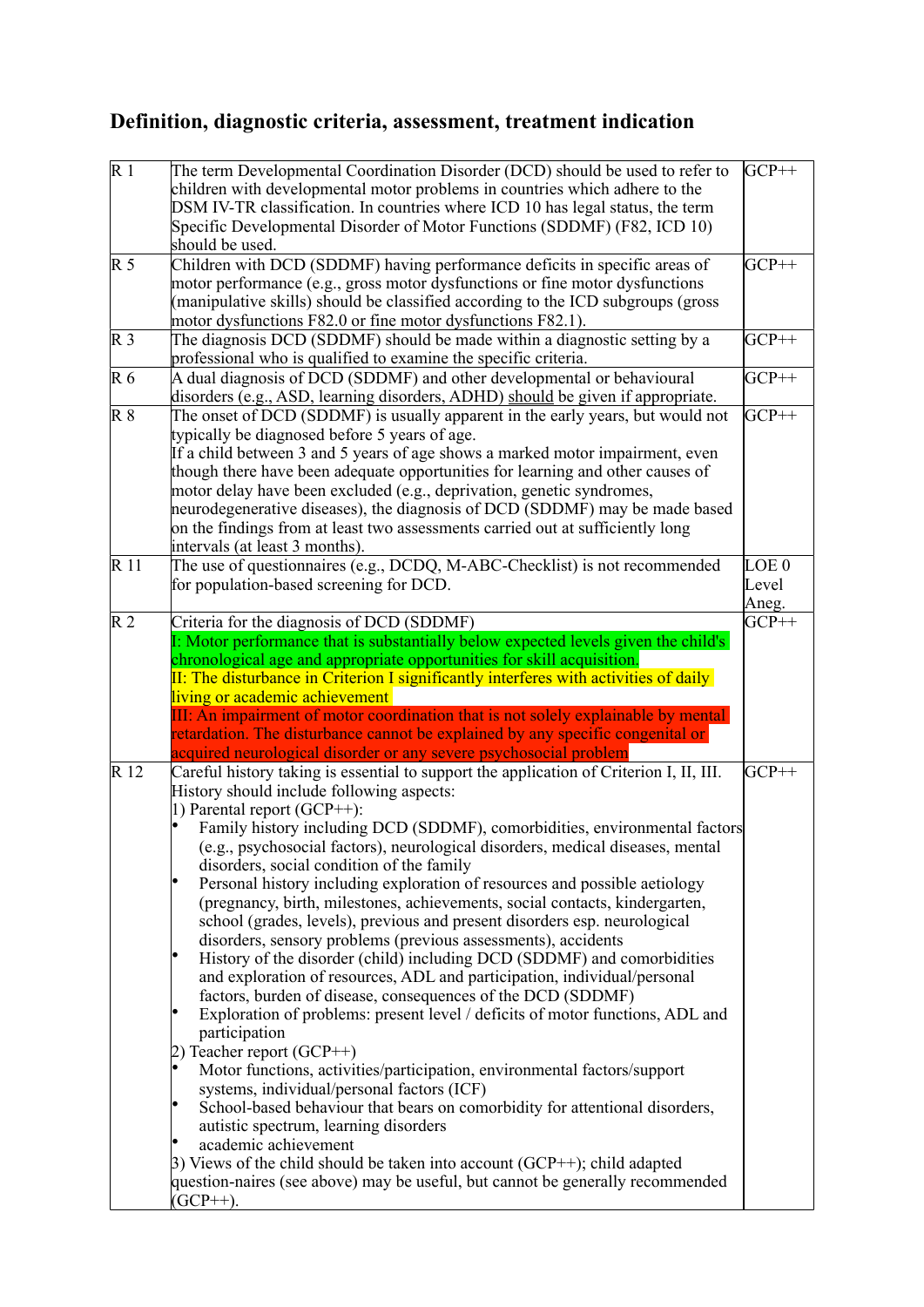| R 13            | Concerning criterion I, II, III: Appropriate clinical examination with respect to<br>medical, neurological and behavioural problems is necessary to verify that the                                  | $GCP++$ |
|-----------------|------------------------------------------------------------------------------------------------------------------------------------------------------------------------------------------------------|---------|
|                 | disturbance is not due to a general medical, neurological or behavioural condition.                                                                                                                  |         |
| $\overline{S2}$ | The clinical examination should include<br>Neuromotor status (exclusion of other movement disorders or neurological                                                                                  | $++$    |
|                 | dysfunctions)<br>Medical status (e.g., obesity, hypothyreosis, genetic syndromes, etc.)                                                                                                              |         |
|                 | Sensory status (e.g., vision, vestibular function)                                                                                                                                                   |         |
|                 | ٠<br>Emotional and behavioural status (e.g., attention, autistic behaviour, self-esteem)<br>Cognitive function should there be a history of learning difficulties at school                          |         |
| R <sub>7</sub>  | Co-morbidities should be carefully diagnosed and treated according to established                                                                                                                    | $GCP++$ |
|                 | clinical guidelines (e.g., ADHD, autism, dyslexia, specific language impairment).                                                                                                                    |         |
| $\overline{S1}$ | Because of the high probability of comorbidity in DCD (SDDMF), disorders like ADHD,<br>ASD and learning disorder, particularly specific language disorder and in later age reading                   | $+$     |
|                 | problems (e. g. reading comprehension) have to be checked by careful history taking,<br>clinical examination and specific testing if possible according to existing clinical practice<br>guidelines. |         |
|                 | If there is any hint for interference (e. g. attentional problems) with objective motor testing                                                                                                      |         |
|                 | the motor testing should be repeated e. g. under medication or after other therapeutic<br>intervention for attention problems.                                                                       |         |
| R <sub>4</sub>  | Concerning criterion II: The complete assessment should include consideration of<br>activities of daily living (e.g., self-care and self-maintenance, academic/school                                | $GCP++$ |
|                 | productivity, pre-vocational and vocational activities, leisure and play) and the                                                                                                                    |         |
|                 | views of the child, parents, teachers and relevant others.                                                                                                                                           |         |
| R <sub>9</sub>  | Concerning criterion II: It is recommended to use a validated questionnaire to                                                                                                                       | $GCP++$ |
|                 | collect information on the DCD (SDDMF) related characteristics of the child from<br>parents and teachers to support and operationalize Criterion II.                                                 |         |
| R <sub>10</sub> | Concerning criterion II: Questionnaires like the DCDQ-R or the MABC2-checklist LOE 2                                                                                                                 |         |
|                 | may be recommended for use in those countries where the questionnaire is                                                                                                                             | Level B |
|                 | culturally relevant and standardised.                                                                                                                                                                |         |
| R 14            | Concerning Criterion I: An appropriate, valid, reliable and standardized motor test                                                                                                                  |         |
|                 | (appropriately norm-referenced) should be used.                                                                                                                                                      |         |
| R 15            | Concerning Criterion I: In the absence of a gold standard test for establishing LOE 2                                                                                                                |         |
|                 | Criterion I, the Movement Assessment Battery for Children (M-ABC-2) may believel B                                                                                                                   |         |
|                 | recommended (LOE 2, level B). Where available, the Bruininks-Oseretzky Test, 2nd                                                                                                                     |         |
|                 | version (BOTMP2) may also be recommended (LOE 2, level B). However, no                                                                                                                               |         |
|                 | German translation and standardisation of the BOTMP2 is currently available.                                                                                                                         |         |
|                 | In the absence of generally accepted cut-offs for identifying DCD (SDDMF), it is                                                                                                                     |         |
|                 | recommended that when using the M-ABC, or other equivalent objective measures,                                                                                                                       |         |
|                 | approximately the 15 <sup>th</sup> percentile for the total score (standard score 7 or less)<br>should be used as a cut-off.                                                                         |         |
| R 17            | Concerning Criterion I: For children between age of 3 and 5 years, if the diagnosis                                                                                                                  | $GCP++$ |
|                 | is needed (e.g., for treatment purposes), a cut-off of $\leq$ 5 <sup>th</sup> percentile is recommended                                                                                              |         |
|                 | for the total score on the M-ABC, or equivalent objective measures (see also R 8).                                                                                                                   |         |
| R <sub>16</sub> | Based on the limitations of the available instruments, classification of specific                                                                                                                    | $GCP++$ |
|                 | domains of dysfunction (e.g., gross motor or fine motor dysfunction (ICD-Nr.                                                                                                                         |         |
|                 | F82.0 and F82.1), can be made on the basis of clinical judgement.                                                                                                                                    |         |
|                 | The use of gross motor or fine motor items of standardised assessments may be                                                                                                                        |         |
|                 | recommended alongside observation and reports of difficulties across relevant                                                                                                                        |         |
|                 | gross motor or fine motor and/or grapho-motor tasks.                                                                                                                                                 |         |
|                 | The guideline group suggests the $5th$ percentile cut-off of the fine motor                                                                                                                          |         |
|                 | subdimension (e.g., M-ABC2, BOTMP2) be used for the diagnosis F82.1 if criteria                                                                                                                      |         |
|                 | II and III are met.                                                                                                                                                                                  |         |
|                 | If all criteria I, II and III are met and if fine motor function is within the normal                                                                                                                |         |
|                 | range then the diagnosis F82.0 can be made.                                                                                                                                                          |         |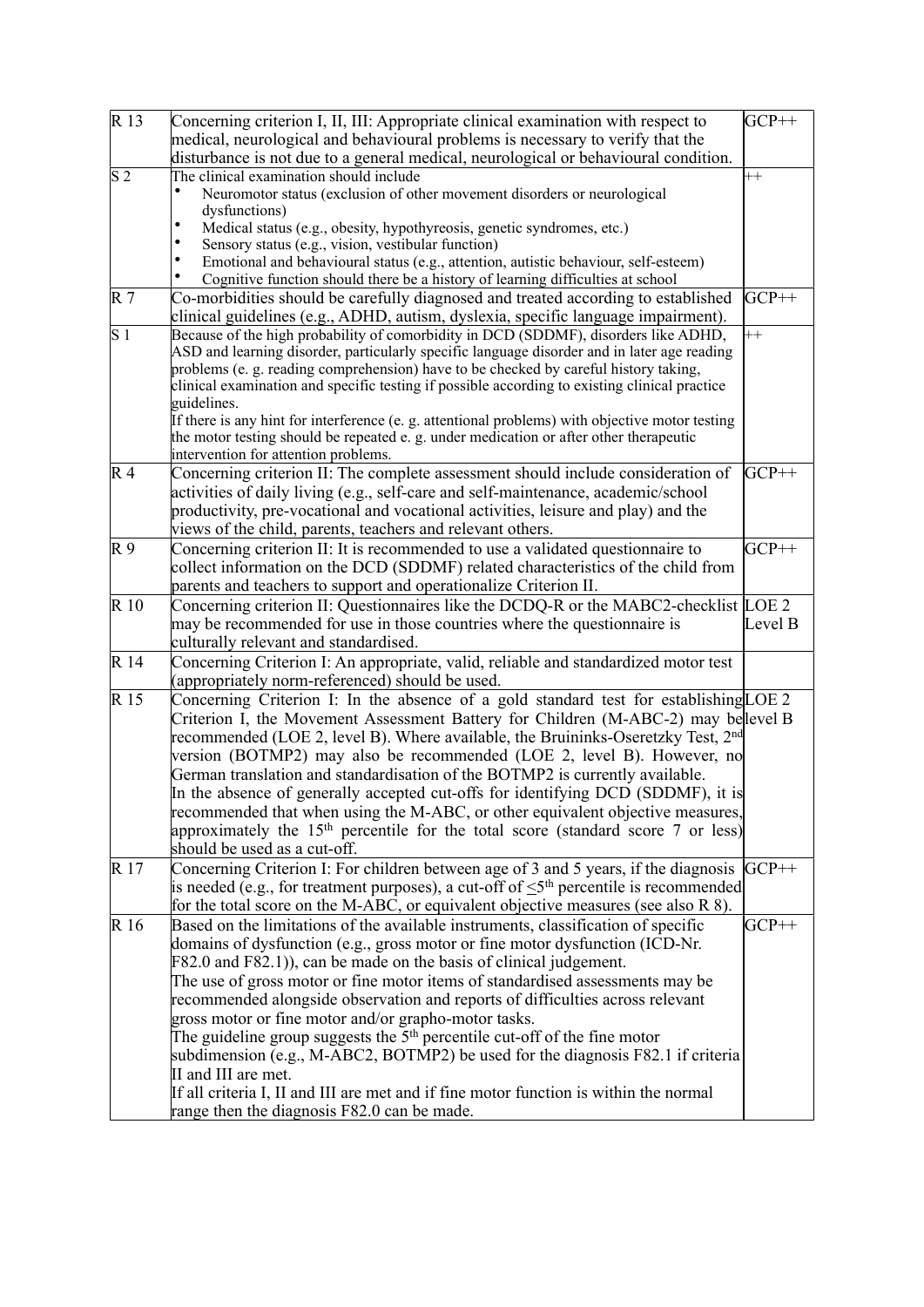| R 18 In determining if treatment is indicated, an account of personal factors,          | $\mathrm{GCP++}$ |
|-----------------------------------------------------------------------------------------|------------------|
| environmental factors, burden of disease and participation should be taken into         |                  |
| consideration.                                                                          |                  |
| Sources of information include history (incl. previous diagnostic and therapeutic       |                  |
| history), clinical examination, parental report and if possible self-report, teacher or |                  |
| kindergarten reports, questionnaire information and motor test results.                 |                  |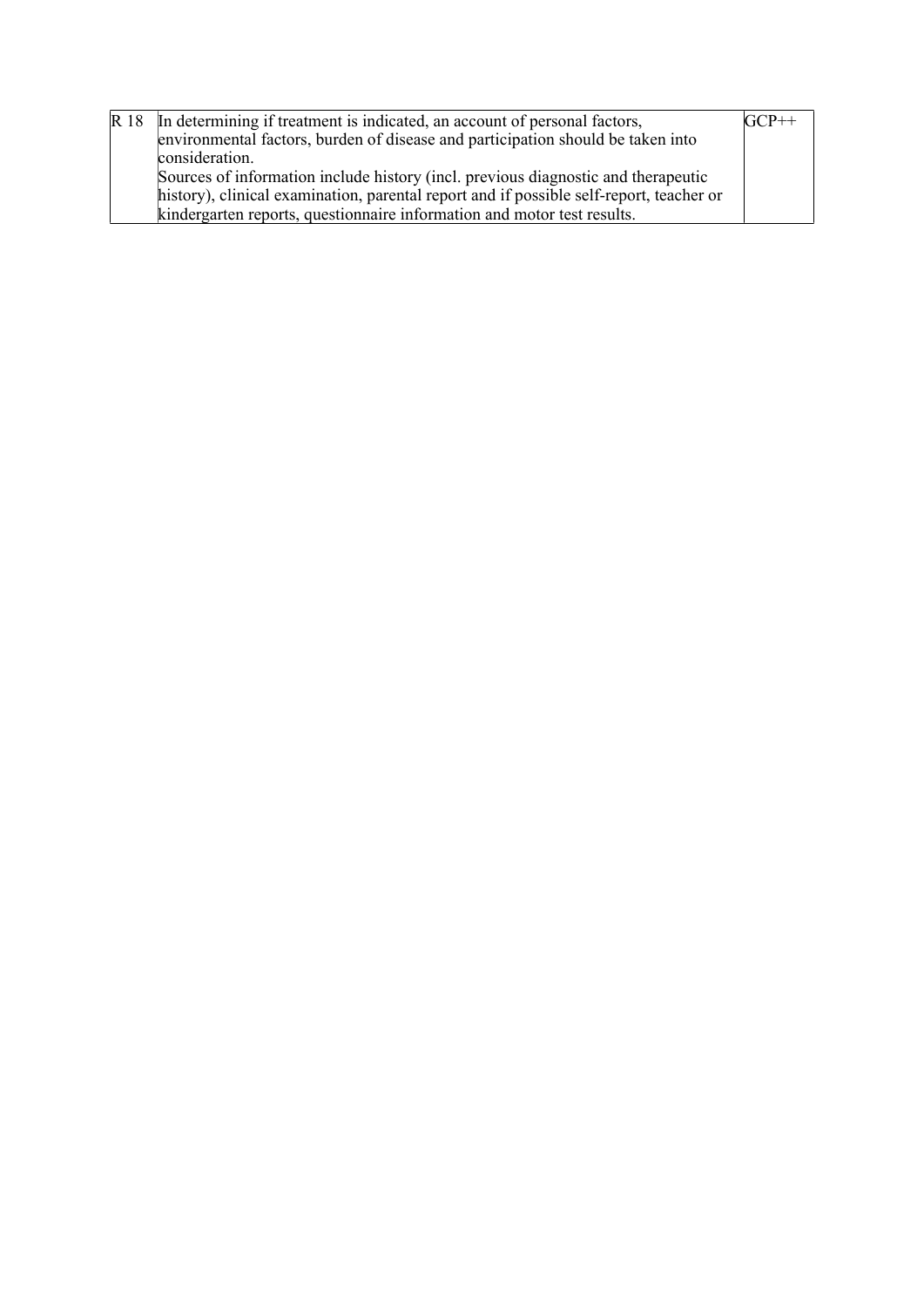### **Treatment: indication, planning, intervention, additional support, evaluation (algorithm)**

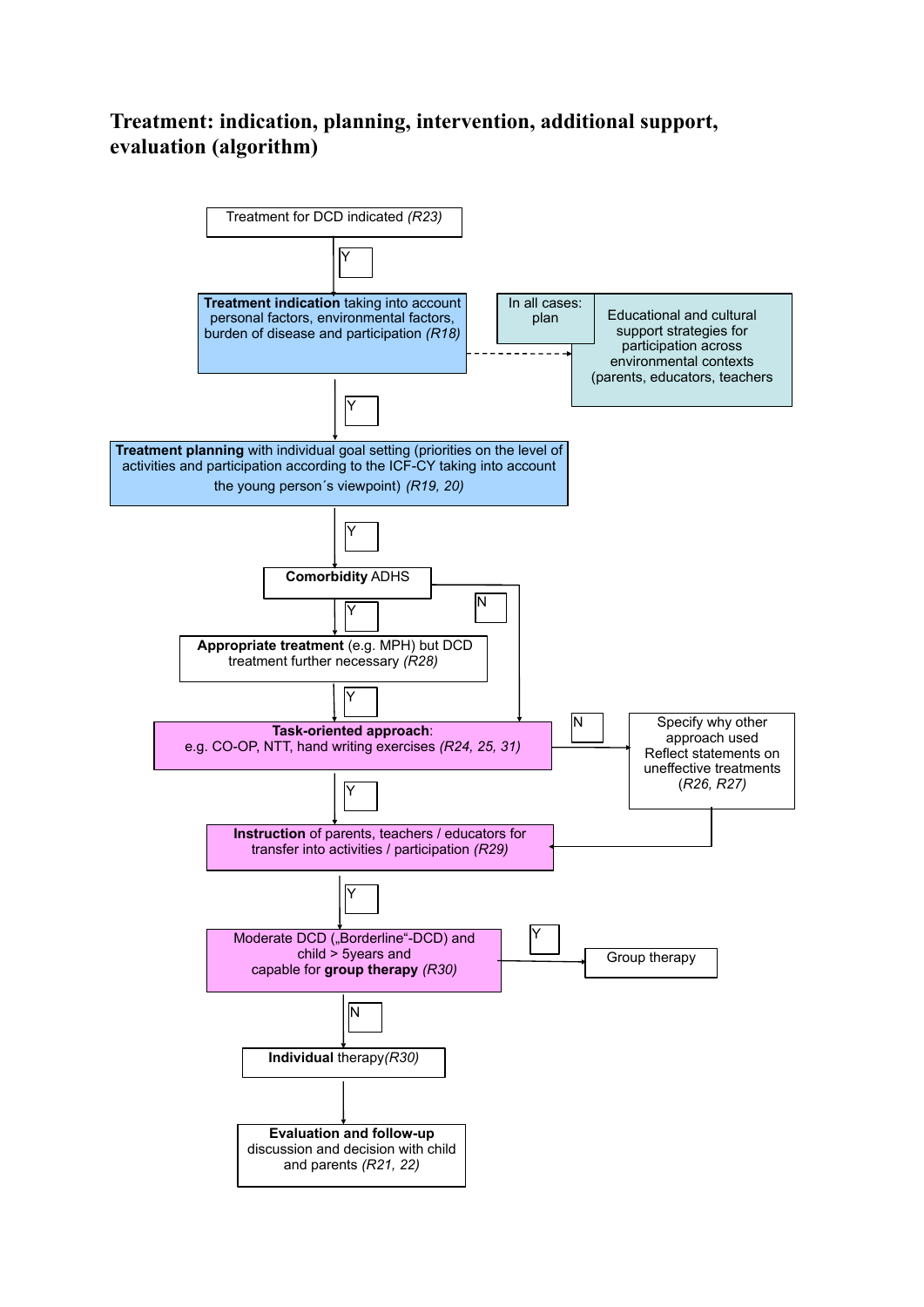## **Treatment: indication, planning, intervention, additional support, evaluation**

| R <sub>23</sub>  | Children with the diagnosis DCD (SDDMF) should receive intervention.                                                                                                                                                                                                                                                                                                                                                                                                                                                                                                                                                                                              | LOE <sub>1</sub><br>Level A |
|------------------|-------------------------------------------------------------------------------------------------------------------------------------------------------------------------------------------------------------------------------------------------------------------------------------------------------------------------------------------------------------------------------------------------------------------------------------------------------------------------------------------------------------------------------------------------------------------------------------------------------------------------------------------------------------------|-----------------------------|
| R 19             | If treatment is indicated, information on personal factors, environmental factors and<br>the burden of disease concerning participation should be used for planning the<br>treatment.                                                                                                                                                                                                                                                                                                                                                                                                                                                                             | $GCP++$                     |
| $\overline{S3}$  | In addition, when planning treatment, evidence of treatment efficacy including<br>regime and/or dose should be considered. As children may have coexisting disorders,<br>e. g. ADHD, treatment priorities need to be established. Individual factors, e. g.<br>motivation or psychosocial factors (e. g. broken-home, parents with psychiatric<br>disorders) may strongly limit the efficacy of motor treatment or treatment may not be<br>possible at all. On the other hand, in some children with DCD (SDDMF)<br>compensatory and environmental support may be sufficient.                                                                                     | $_{++}$                     |
| R <sub>20</sub>  | For treatment planning, individual goal setting should be used. Goals set at the level<br>of activities and participation should be given priority and the child's viewpoint<br>should be taken into account.                                                                                                                                                                                                                                                                                                                                                                                                                                                     | $GCP++$                     |
| R <sub>21</sub>  | To evaluate treatment effects, measures that capture the level of activities and<br>participation should be used.<br>Sources of evaluation are clinical examination, parent report, teacher / kindergarten<br>reports, questionnaire information, motor test results and child's view.                                                                                                                                                                                                                                                                                                                                                                            | $GCP++$                     |
| R 22             | If testing is performed during the intervention period it should inform adjustments to $ GCP $ ++<br>treatment through adaptation of individual goal setting.                                                                                                                                                                                                                                                                                                                                                                                                                                                                                                     |                             |
| R 28             | Methylphenidate may be applied in children with DCD (SDDMF) and comorbid<br>ADHD to improve fine motor symptoms (handwriting).<br>We suggest Methylphenidate, where there is appropriate clinical indication for the<br>use of Methylphenidate in children with ADHD and DCD (SDDMF) in combination<br>with further treatment and support to overcome functional problems like writing and<br>drawing.                                                                                                                                                                                                                                                            | LOE <sub>2</sub><br>Level B |
| R <sub>24</sub>  | We recommend using task-oriented approaches to improve motor tasks or selected<br>activities based on goal-setting.                                                                                                                                                                                                                                                                                                                                                                                                                                                                                                                                               | LOE <sub>1</sub><br>Level A |
| R 25             | Task-oriented approaches like the Cognitive Orientation to daily Occupational<br>Performance (CO-OP) and Neuromotor Task Training (NTT) may be recommended<br>as intervention in children with DCD (SDDMF).                                                                                                                                                                                                                                                                                                                                                                                                                                                       | LOE <sub>2</sub><br>Level B |
| S <sub>4</sub>   | On body function oriented approaches: Interventions that aim at improving body<br>functions and structures may be effective but it seems that they are less effective in<br>improving activities in children with DCD (SDDMF) than task oriented approaches.                                                                                                                                                                                                                                                                                                                                                                                                      | $++$                        |
| $\mathbf{S}$ 5   | Statements for body function oriented approaches<br>Perceptual motor therapy (PMT) may be an effective intervention method for<br>children with DCD (SDDMF) (LOE 2).<br>The evidence is inconclusive for the effectiveness of Sensory Integration Therapy<br>(SIT) as an intervention for children with DCD (SDDMF) (LOE 3).<br>The evidence is inconclusive for the effectiveness of Kinesthetic Therapy (KT) for<br>children with DCD (SDDMF) (LOE 3)<br>As there is no evidence for the specific efficacy on kinesthesis and inconclusive<br>evidence for the effectiveness of Kinesthetic Therapy (KT) in children with DCD<br>(SDDMF) it is not recommended. | $_{++}$                     |
| R 31             | In children with poor handwriting, we suggest a task-oriented self-instruction method LOE 2<br>to improve the quality of the handwriting                                                                                                                                                                                                                                                                                                                                                                                                                                                                                                                          | Level B                     |
| R 26             | There is no evidence that manual medical intervention is effective on the core<br>symptoms of DCD (SDDMF).                                                                                                                                                                                                                                                                                                                                                                                                                                                                                                                                                        | LOE <sub>3</sub><br>Level 0 |
| $\overline{S6}$  | It is possible that training of gross motor functions and strength exercises may help<br>in part of the children with DCD to achieve motor competence.                                                                                                                                                                                                                                                                                                                                                                                                                                                                                                            | $++$                        |
| $\overline{S}$ 7 | We do not know yet if MI is effective in children with DCD (SDDMF) (LOE 3)                                                                                                                                                                                                                                                                                                                                                                                                                                                                                                                                                                                        | $++$                        |
| R 27             | We do not suggest fatty acids $+$ vitamin E to improve motor functions as there is no<br>evidence for an effect on motor functions (LOE 2, B neg.).                                                                                                                                                                                                                                                                                                                                                                                                                                                                                                               | LOE 2 B<br>neg              |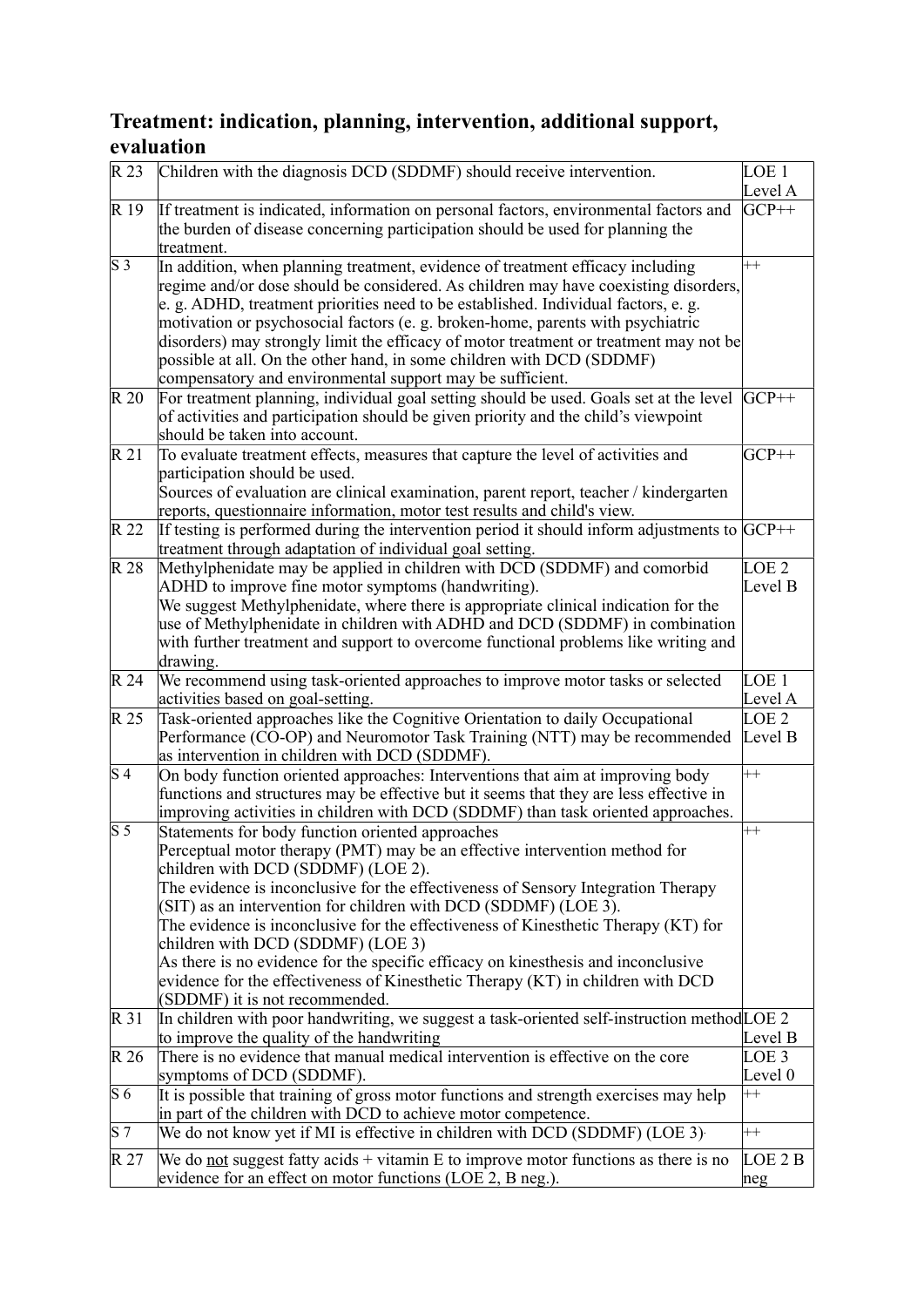| $\overline{R}$ 29 | We recommend professional instruction to educate and coach the parents. This            | $GCP++$ |
|-------------------|-----------------------------------------------------------------------------------------|---------|
|                   | should promote a supportive attitude of parents and nursery nurses/teachers so that     |         |
|                   | they recognize and understand the specific problems of the child with DCD               |         |
|                   | (SDDMF) and so help the children with DCD (SDDMF) to get the opportunity to             |         |
|                   | improve their motor abilities and their participation in daily activities (at home,     |         |
|                   | school, leisure, sports).                                                               |         |
| $\mathbf{S}$ 8    | Children with DCD (SDDMF) need ample opportunity to learn and practice                  | $++$    |
|                   | movements and their participation in daily activities (house, school, leisure, sports). |         |
|                   | Therefore support from parents and teachers and other related persons is important      |         |
|                   | for regular everyday practice of home exercises in addition to professional treatment.  |         |
| $\mathbb{R}$ 30   | We suggest considering carefully if a group setting is appropriate for a child.         | $GCP++$ |
| $\overline{S9}$   | It is not suggested that children with DCD (SDDMF) at young ages (5-6years)             | $++$    |
|                   | participate in a non-specific group motor skill program (LOE 2).                        |         |
|                   | Group therapy is suggested for some children with DCD (SDDMF), e. g. isolated           |         |
|                   | graphomotor problems or DCD (SDDMF) with motor performance between the $5th$            |         |
|                   | and 15 <sup>th</sup> percentile of a norm-referenced test.                              |         |
|                   | In children with borderline DCD (SDDMF) and in children with behavioural co-            |         |
|                   | morbidities, occupational group therapy can be a method to achieve a positive effect    |         |
|                   | on their self-esteem.                                                                   |         |
|                   | Individual therapy may have more positive effects in children with severe DCD           |         |
|                   | (SDDMF) ( $\leq$ 5 <sup>th</sup> percentile of a norm-referenced test).                 |         |
| R 32              | Prewriting exercises for children with poor handwriting may be considered.              | LOE 3   |
|                   |                                                                                         | Level B |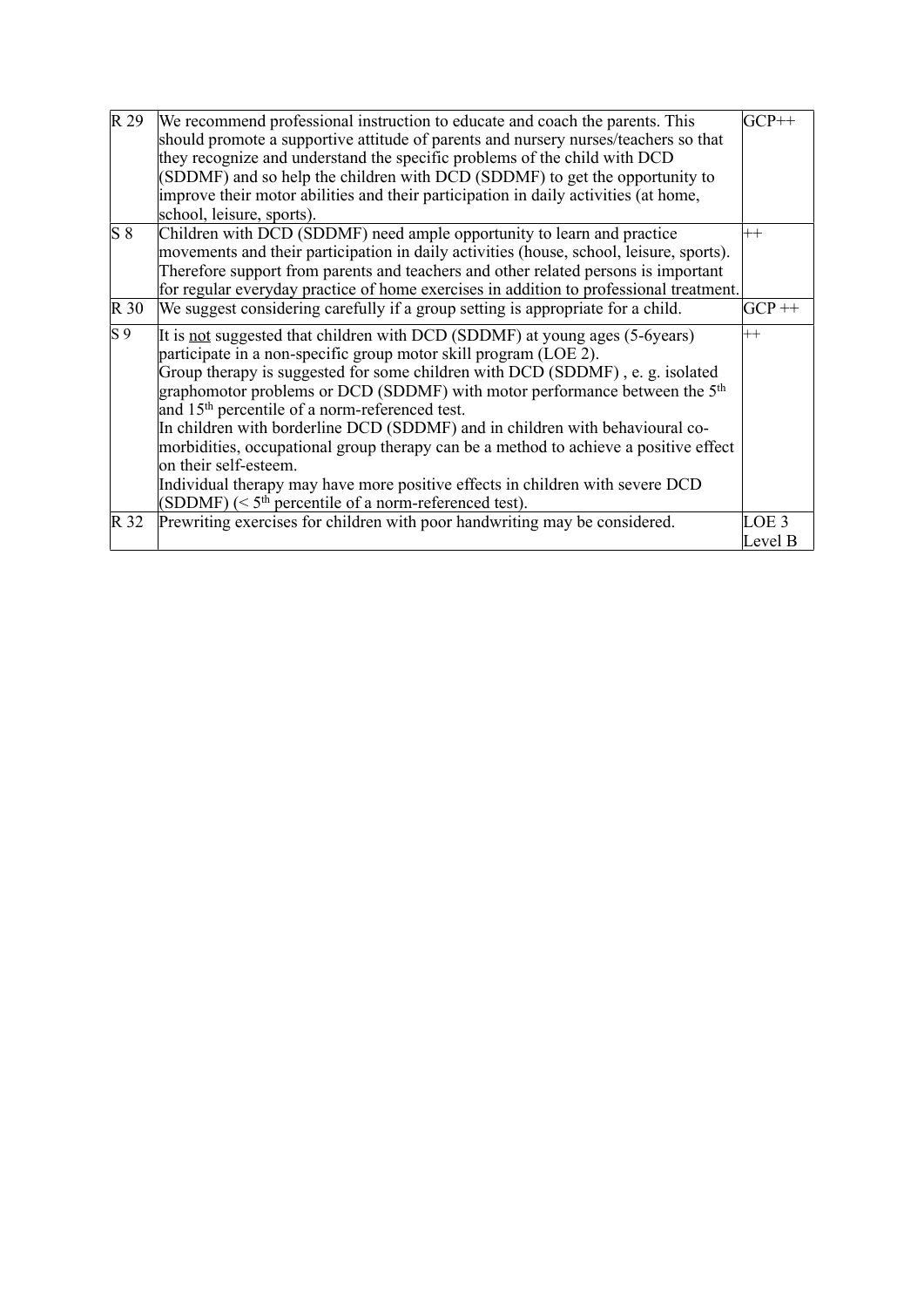## **Evaluation of the published peer-reviewed literature\***

| Level of<br>EVI-<br><b>DENCE</b> | <b>GRADE</b>                                                                                                                                                                                                                                                                                                                                           | Oxford<br>level | <b>Oxford definition</b><br>(diagnostic studies)                                                                                                                                                                                                                                                 | <b>Oxford definition</b><br><i>(intervention)</i><br>studies)                                                                                                                     |
|----------------------------------|--------------------------------------------------------------------------------------------------------------------------------------------------------------------------------------------------------------------------------------------------------------------------------------------------------------------------------------------------------|-----------------|--------------------------------------------------------------------------------------------------------------------------------------------------------------------------------------------------------------------------------------------------------------------------------------------------|-----------------------------------------------------------------------------------------------------------------------------------------------------------------------------------|
| $\mathbf{1}$<br>(high)           | Evidence from a meta-analysis or<br>systematic review of randomized<br>controlled or other well-controlled<br>studies with homogenous findings;<br>homogeneity of the results;<br>Very good quality of the results<br>(e. g. validity and reliability<br>measures $>0.8$ )                                                                             | I a             | Systematic review or meta-<br>analysis of well-controlled studies meta-analysis or<br>with homogenous findings                                                                                                                                                                                   | Evidence from a<br>systematic review<br>of randomized<br>controlled trials<br>(with<br>homogeneity)                                                                               |
|                                  | Evidence from at least one<br>randomized controlled trial<br>(intervention study) or well-<br>controlled trial with well-described<br>sample selection (diagnostic study);<br>confirmatory data analysis, good<br>standards<br>(e.g. QUADAS rating $>10$ )<br>Very good quality of the results (e.<br>g. validity and reliability measures<br>$>0.8$ ) | I b             | Validating cohort study with good Evidence from at<br>reference standard; clinical<br>decision rule tested within on<br>clinical centre.<br>E. g. randomised / representative<br>or consecutive sample;<br>confirmatory statistics;<br>prospective cohort study with<br>good follow-up $(>80\%)$ | least one<br>randomized<br>controlled trial                                                                                                                                       |
| 2                                | Evidence from at least one well-<br>(moderate) designed, controlled study without<br>randomization<br>sufficient standards (e. g. QUADAS<br>rating $>7$ ); homogeneity of the<br>results;<br>Good quality of the results<br>(e. g. validity and reliability<br>measures $>0.6$ )                                                                       | II a            | Systematic review of level I or II Evidence from<br>studies                                                                                                                                                                                                                                      | systematic review<br>of cohort studies<br>(with<br>homogeneity) or<br>Evidence from at<br>least one<br>controlled study<br>without<br>randomization                               |
|                                  | Evidence from at least one well-<br>designed other type of quasi-<br>experimental study (non-<br>randomised, non-controlled)<br>Good quality of the results<br>(e. g. validity and reliability<br>measures $>0.6$ )                                                                                                                                    | II b            | At least one exploratory cohort<br>study with good reference<br>standards; clinical decision rule<br>after derivation or validated on<br>split-sample or databases or<br>retrospective cohort study with<br>consecutive sample                                                                   | Individual cohort<br>study (incl. low<br>quality randomised<br>studies e. g. $<80\%$<br>follow-up)<br>Evidence from at<br>least one other<br>type of quasi-<br>experimental study |
| 3<br>(low)                       | Evidence from well-designed non-<br>experimental descriptive or<br>observational studies (e. g.<br>correlational studies, case-control-<br>studies<br>QUADAS rating >4;<br>Moderate homogeneity of the<br>results;<br>Moderate quality of the results (e. g.<br>validity and reliability measures<br>>0.4                                              | Ш               | Non-consecutive cohort study or<br>studies without consistently<br>applied reference standards<br>or descriptive study                                                                                                                                                                           | Evidence from<br>case-control<br>studies or<br>Evidence from<br>observational<br>studies                                                                                          |
| 4                                | Evidence from expert committee<br>(very low) reports or experts                                                                                                                                                                                                                                                                                        | IV/V            |                                                                                                                                                                                                                                                                                                  | Evidence from<br>expert committee<br>reports or experts                                                                                                                           |